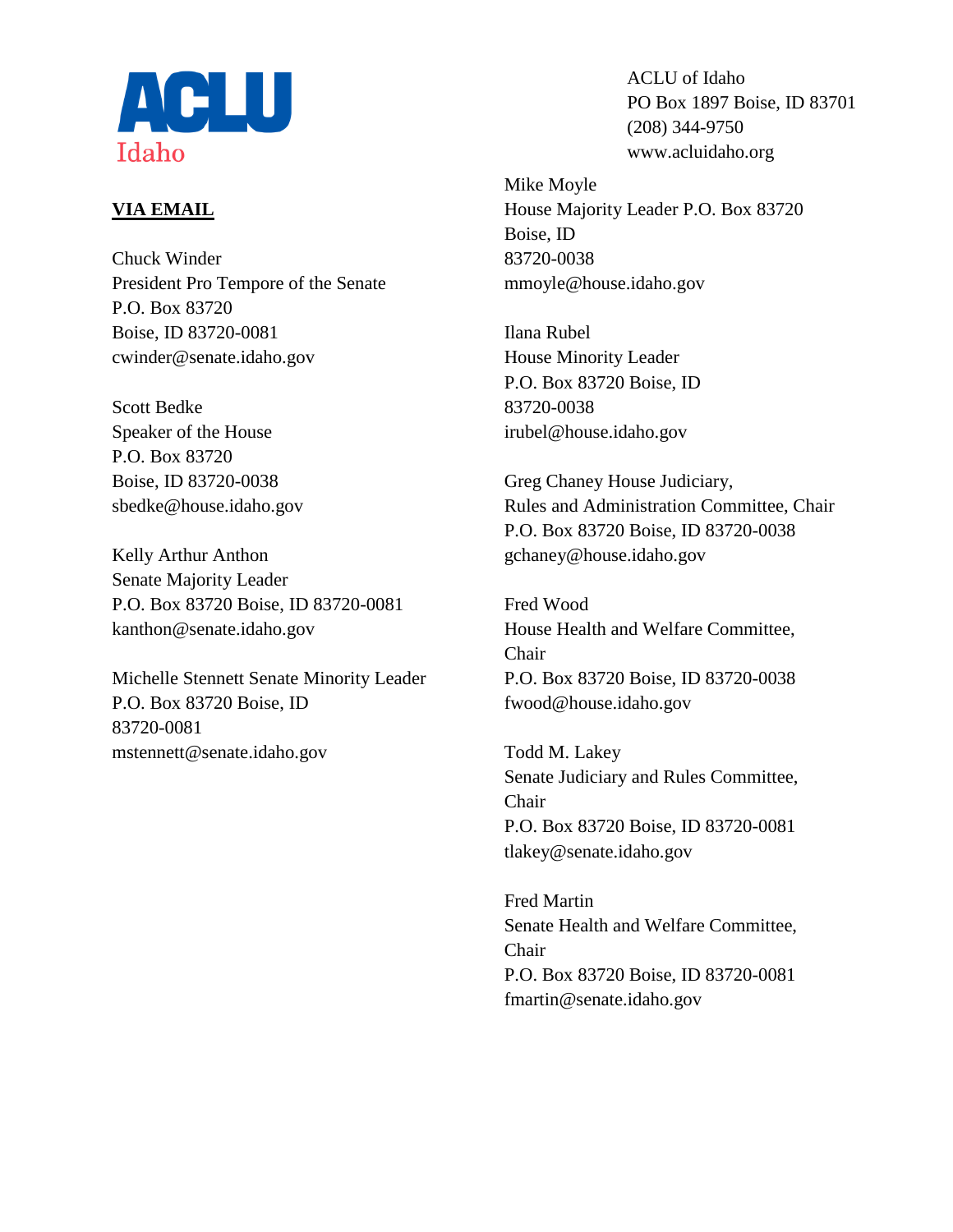

ACLU of Idaho PO Box 1897 Boise, ID 83701 (208) 344-9750 www.acluidaho.org

## **RE: Safe and Equitable Participation in the 2021 Legislative Session**

January 11, 2021

Dear Speaker Bedke, President Pro Tempore Winder, Senate Majority Leader Anthon, Senate Minority Leader Stennett, House Majority Leader Moyle, House Minority Leader Rubel, Mr. Chairman Chaney, Mr. Chairman Wood, Mr. Chairman Lakey, and Mr. Chairman Martin:

We, the undersigned, represent not-for-profit organizations in Idaho committed to protecting the public health and civil rights of Idahoans. It is in this capacity that we write to voice our collective concern for the health and safety of legislators, capitol and legislative staff, members of the press, lobbyists, and Idaho residents who wish to equitably participate in the 2021 legislative session.

Noting our concerns, we urge you to defer the 2021 legislative session. Alternatively, we ask you to adopt rules and uniform procedures for meaningful remote public participation. Such measures are necessary to ensure equitable civic participation and to promote public health and safety.

#### **Idaho and COVID-19: Background**

On March 13, 2020, Governor Brad Little issued a proclamation declaring a state of emergency due to the global coronavirus pandemic.<sup>1</sup> There are currently 147,473 probable and confirmed cases in Idaho.<sup>2</sup> Tragically, over 1,500 Idahoans have died from COVID-related deaths.<sup>3</sup> Indeed, COVID-19 is now the number one cause of death in the state, over cancer and car accidents.<sup>4</sup> Older adults and people who are immunocompromised are particularly vulnerable to the virus,

https://coronavirus.idaho.gov/wp-content/uploads/2020/11/proclamation\_emergency-declaration\_110420.pdf.

 $\overline{a}$ 

<sup>&</sup>lt;sup>1</sup>Office of the Governor Proclamation. Executive Dep't of State of Idaho (March 13, 2020),

<sup>2</sup> Idaho Government Website, *Official Website for the Novel Coronavirus*, (last accessed Jan. 7, 2021), https://coronavirus.idaho.gov/.

<sup>3</sup> *Id.* 

<sup>4</sup> COVID-19 is now the leading cause of death in Idaho, Idaho Dep't of Health and Welfare, (Dec. 10, 2020), https://healthandwelfare.idaho.gov/news/covid-19-now-leading-cause-death-idaho.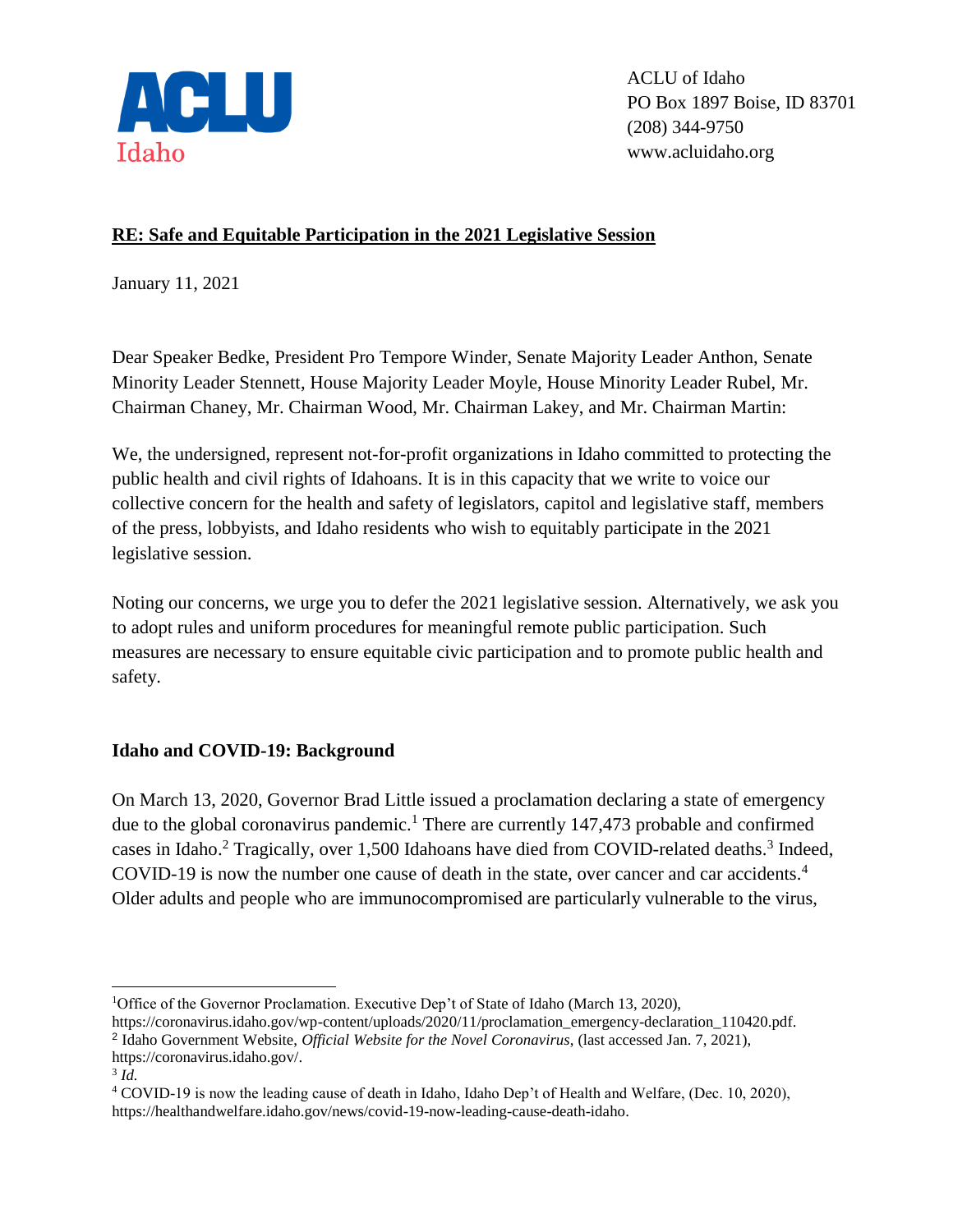

ACLU of Idaho PO Box 1897 Boise, ID 83701 (208) 344-9750 www.acluidaho.org

and long-standing systemic health and social inequities put Black, Brown, and Indigenous communities at increased risk of getting sick and dying from COVID-19.<sup>5</sup>

The continued spread of the virus has put increased pressure on Idaho's healthcare professionals and systems, with some hospitals nearing capacity and suspending elective surgeries.<sup>6</sup> Just last month, Idaho's State Board of Health and Welfare unanimously approved a temporary rule authorizing the Director of the department to activate crisis standards of care in Idaho. Currently, Idaho has the third-highest seven-day average test positivity rate in the country at  $23.3\%$ .<sup>7</sup>

## **Containment Measures Promulgated by Idaho Executive and Judicial Branches**

Idaho remains in modified Stage 2 of the Idaho Rebound Reopening Plan, which prohibits personal and public gatherings of more than ten people, requires face coverings at long-term care facilities, and advises people with increased risk for severe illness to "stay home and limit their movement outside of their place of residence."<sup>8</sup> Individuals not residing within the same household are required to maintain 6-feet distance whenever possible.

In an effort to contain the virus and to promote public health and safety, the Idaho Supreme Court has issued orders specifying various containment measures. One such measure is that, "[n]o person shall enter courtrooms or other rooms where court is being held, nor approach any court services office if they are not wearing a mask covering their nose and mouth."<sup>9</sup> All grand jury empanelment and jury trials have been postponed until further notice.<sup>10</sup>

<sup>5</sup> COVID-19 Hospitalization and Death by Race/Ethnicity, Centers for Disease Control and Prevention (Nov. 30, 2020), https://www.cdc.gov/coronavirus/2019-ncov/covid-data/investigations-discovery/hospitalization-deathbyrace-ethnicity.html.

<sup>6</sup> Casey Decker, *Gov. Little defends lack of mask mandate despite hospitals nearing capacity*, KTVB 7, (Dec. 18, 2020), https://www.ktvb.com/article/news/health/coronavirus/brad-little-idaho-mask-mandate-vaccine/293 c150b243-678b-4268-9488-22dce0630dcf

<sup>7</sup> *Community Profile Report*. CDC. Assistant Secretary for Preparedness and Response. (Jan. 6, 2020),

https://beta.healthdata.gov/National/COVID-19-Community-Profile-Report/gqxm-d9w9.

<sup>8</sup> Stay Healthy Order, Idaho Dep't of Health & Welfare (Nov. 14, 2020),

https://coronavirus.idaho.gov/wpcontent/uploads/2020/11/stage-2-modified-order.pdf.

<sup>9</sup> IN RE: Limitations on Access to Court Facilities, Idaho Supreme Court Order, (Nov. 23, 2020),

https://isc.idaho.gov/EO/FINAL-Order-In-Re-Limitations-on-Access-to-Court-Facilities.pdf

<sup>&</sup>lt;sup>10</sup> IN RE: Commencement of Jury Trials and Grand Jury Empanelment. Idaho Supreme Court Order, (Dec. 14,

<sup>2020),</sup> https://isc.idaho.gov/EO/FINAL-Order-Re-Commencement-of-Jury-Trials-and-Grand-Jury-Impanelment.pdf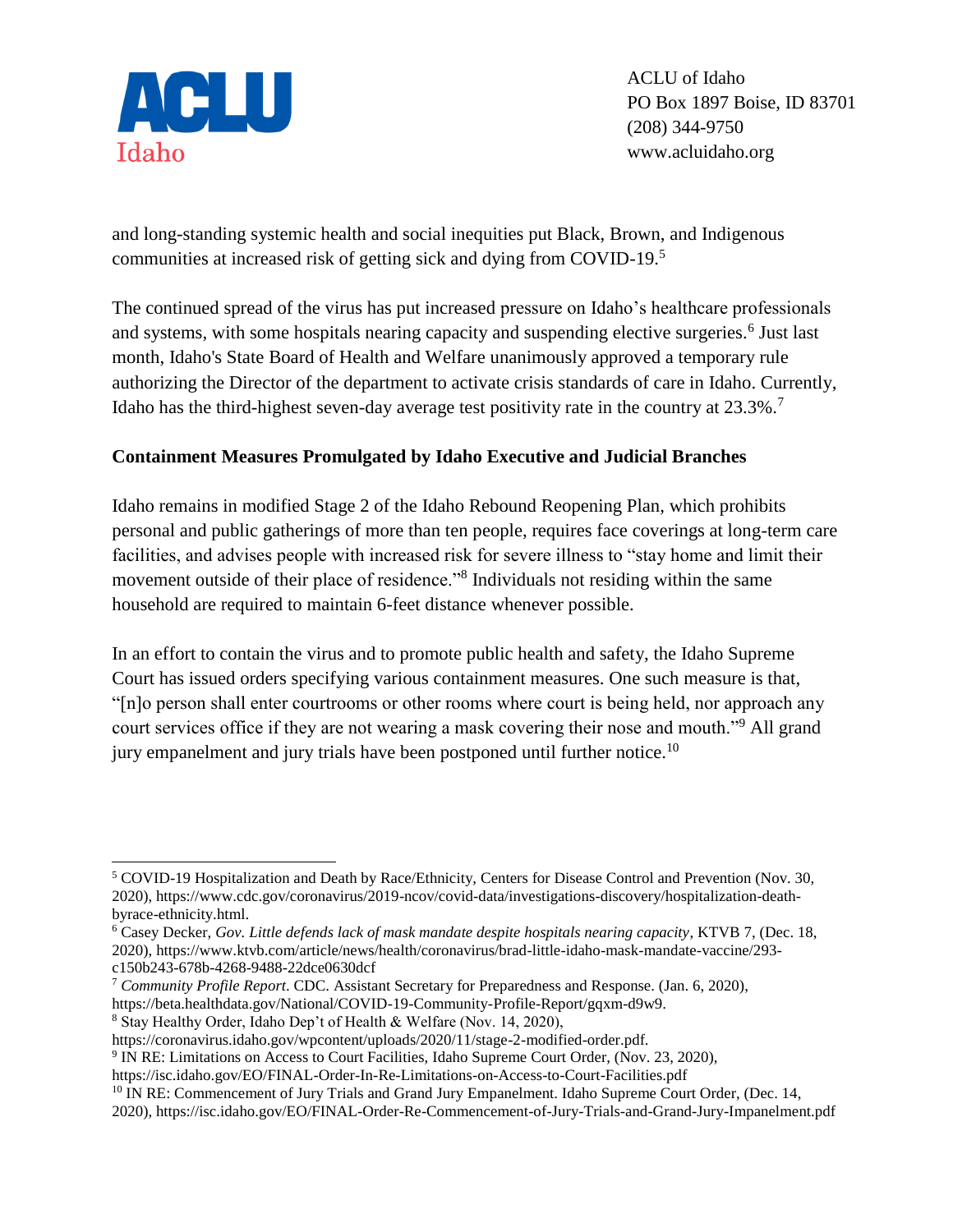

 $\overline{a}$ 

ACLU of Idaho PO Box 1897 Boise, ID 83701 (208) 344-9750 www.acluidaho.org

### **Legislative Action for Safe and Equitable Participation**

Legislative bodies throughout the country have adopted rules and procedures to help contain the spread of the virus. A majority of states are requiring masks, delaying session, or introducing a hybrid model for public participation.<sup>11</sup> Legislative chambers in at least 36 states, the U.S. Virgin Islands, Guam and Puerto Rico have introduced or enacted bills or adopted resolutions that relate to legislative operations, including providing for remote meetings and voting or changes in bill deadlines, recess periods or other changes.<sup>12</sup>

At this time, the Idaho Legislature has offered no guidance as to how it intends to ensure equitable civic participation at the Statehouse during the pandemic. The legislature has not provided any formal guidance to the public concerning what containment measures will be in place during the legislative session, nor has either chamber offered guidance to the public concerning access to remote testimony and virtual participation.

We, the undersigned, hereby request the following:

- The Idaho legislature should convene for an abbreviated convention on January 11th and defer the remainder of the session to the first or second quarter of 2021, or until a time at which gathering in large groups is deemed safe by public health professionals. Deferring the session later into the year would best address public health and equitable access concerns-- as it would increase the ability to safely and responsibly gather during the legislative session once the vaccine is more widely distributed and Idaho case numbers decrease.
- Alternatively, the Idaho legislature should move to a virtual session by adopting special rules for remote participation in legislative proceedings during a declared public health emergency. The Idaho State Legislature should further act to ensure equitable public participation in the legislative process by adopting uniform rules and procedures for

<sup>11</sup> *Corona Virus and State Legislature in the News.* National Conference of State Legislators, (Dec 24, 2020), https://www.ncsl.org/research/about-state-legislatures/coronavirus-and-state-legislatures-in-the-news.aspx <sup>12</sup> *COVID-19: State Actions Related to Legislative Operations*. (November 30, 2020). National Conference of State Legislators. Retrieved December 4, 2020, from https://www.ncsl.org/research/about-state-legislatures/covid-19 state-actions-related-to-legislative-operations.aspx.